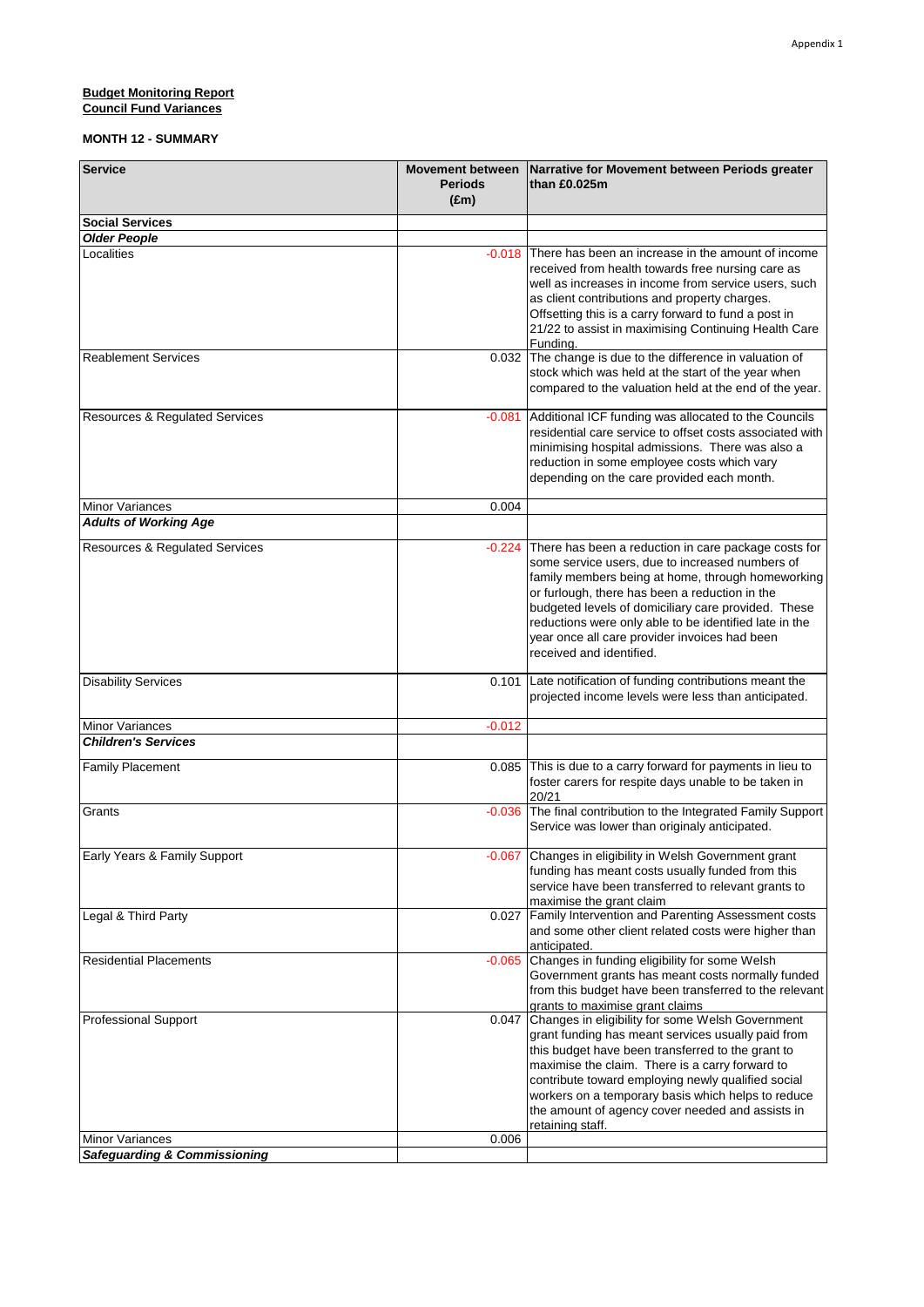| <b>Business Systems &amp; Financial Assessments</b> |                      | 0.084 The Social Services information system is due for                                                           |
|-----------------------------------------------------|----------------------|-------------------------------------------------------------------------------------------------------------------|
|                                                     |                      | renewal in the coming years, this is a carry forward for<br>the recruitment of temporary staff to assist with the |
|                                                     |                      | planning and implementation of this significant project                                                           |
|                                                     |                      |                                                                                                                   |
| Management & Support                                | $-0.031$             | Telephone recharges are calculated at year end and                                                                |
|                                                     |                      | until this time are unknown. This years charges are                                                               |
|                                                     |                      | les than budgeted for.                                                                                            |
| Impact of Covid-19                                  | 0.181                | Adjustment to Welsh Government Hardship income<br>mostly due to in-house provided homecare which had              |
|                                                     |                      | been overclaimed.                                                                                                 |
| <b>Minor Variances</b>                              | 0.010                |                                                                                                                   |
| <b>Total Social Services (excl Out of County)</b>   | 0.042                |                                                                                                                   |
|                                                     |                      |                                                                                                                   |
| <b>Out of County</b>                                |                      |                                                                                                                   |
| Children's Services<br><b>Education &amp; Youth</b> | $-0.023$<br>$-0.065$ | Reduction in provision for bad debt increase and a                                                                |
|                                                     |                      | small number of ended low cost placements                                                                         |
| <b>Total Out of County</b>                          | $-0.088$             |                                                                                                                   |
|                                                     |                      |                                                                                                                   |
| <b>Education &amp; Youth</b>                        |                      |                                                                                                                   |
| Archives                                            | 0.029                | Increased costs of consultancy for shared service                                                                 |
| <b>Minor Variances</b>                              | 0.035                | model                                                                                                             |
| <b>Total Education &amp; Youth</b>                  | 0.063                |                                                                                                                   |
|                                                     |                      |                                                                                                                   |
| <b>Schools</b>                                      | 0.000                |                                                                                                                   |
|                                                     |                      |                                                                                                                   |
| <b>Streetscene &amp; Transportation</b>             |                      |                                                                                                                   |
| <b>Service Delivery</b>                             |                      | 0.276 Additional pressures in CCTV hardware upgrades                                                              |
| <b>Highways Network</b>                             | 0.184                | and equipment rental.<br>£0.100m Principal Inspections carried forward and                                        |
|                                                     |                      | remaining pressures in winter maintenance.                                                                        |
| Transportation                                      |                      | 0.035 Additional costs on school transport                                                                        |
|                                                     | $-0.310$             | Parc Adfer £0.200m positive outturn in domestic rates                                                             |
| <b>Regulatory Services</b>                          |                      | and successful Covid Claim. Remaining variance is a                                                               |
|                                                     |                      | mix of Permits Income and reduction in internal                                                                   |
|                                                     |                      | charges.                                                                                                          |
| Impact of Covid-19                                  | $-0.071$             | Updated position on the proposed Hardship claims                                                                  |
|                                                     |                      | due from Welsh Government, including increased<br>residual waste tonnages.                                        |
| <b>Other Minor Variances</b>                        | 0.000                |                                                                                                                   |
| <b>Total Streetscene &amp; Transportation</b>       | 0.115                |                                                                                                                   |
|                                                     |                      |                                                                                                                   |
| <b>Planning, Environment &amp; Economy</b>          |                      |                                                                                                                   |
| <b>Business</b>                                     | $-0.091$             | Additional hours from the Enforcement Teams acting                                                                |
|                                                     |                      | as FCC's response to the COVID pandemic have                                                                      |
|                                                     |                      | been recharged against the WG COVID Hardship<br>Grant                                                             |
| Community                                           | $-0.041$             | Additional hours from the Enforcement Teams acting                                                                |
|                                                     |                      | as FCC's response to the COVID pandemic have                                                                      |
|                                                     |                      | been recharged against the WG COVID Hardship                                                                      |
|                                                     |                      | Grant                                                                                                             |
| Regeneration                                        | 0.107                | Agreed carry forward of Admin Grant £0.058m;<br>additional capital expenditure of £0.023m. Minor                  |
|                                                     |                      | movements across the service                                                                                      |
| Management & Strategy                               | $-0.011$             | Commitment challenge across the service, minor                                                                    |
|                                                     |                      | variances                                                                                                         |
| <b>Minor Variances</b>                              | $-0.003$             |                                                                                                                   |
| <b>Total Planning &amp; Environment</b>             | $-0.039$             |                                                                                                                   |
|                                                     |                      |                                                                                                                   |
| People & Resources<br>HR & OD                       | 0.034                | Final outturn on salary sacrifice costs and CRB                                                                   |
|                                                     |                      | Disclosure higher than anticpated                                                                                 |
| Corporate Finance                                   | 0.031                | Revised outturn on the Grant Maximisation Income                                                                  |
|                                                     |                      | impacted by COVID                                                                                                 |
| Impact of Covid-19                                  | $-0.000$             |                                                                                                                   |
| <b>Total People &amp; Resources</b>                 | 0.066                |                                                                                                                   |
| Governance                                          |                      |                                                                                                                   |
| <b>Customer Services</b>                            | $-0.045$             | Fee Income losses claimed from the WG Hardshp                                                                     |
|                                                     |                      | Fund, vacant posts and commitment challenge                                                                       |
| <b>Minor Variances</b>                              | $-0.040$             | Cumulative minor movements across the portfolio                                                                   |
| <b>Total Governance</b>                             | $-0.085$             |                                                                                                                   |